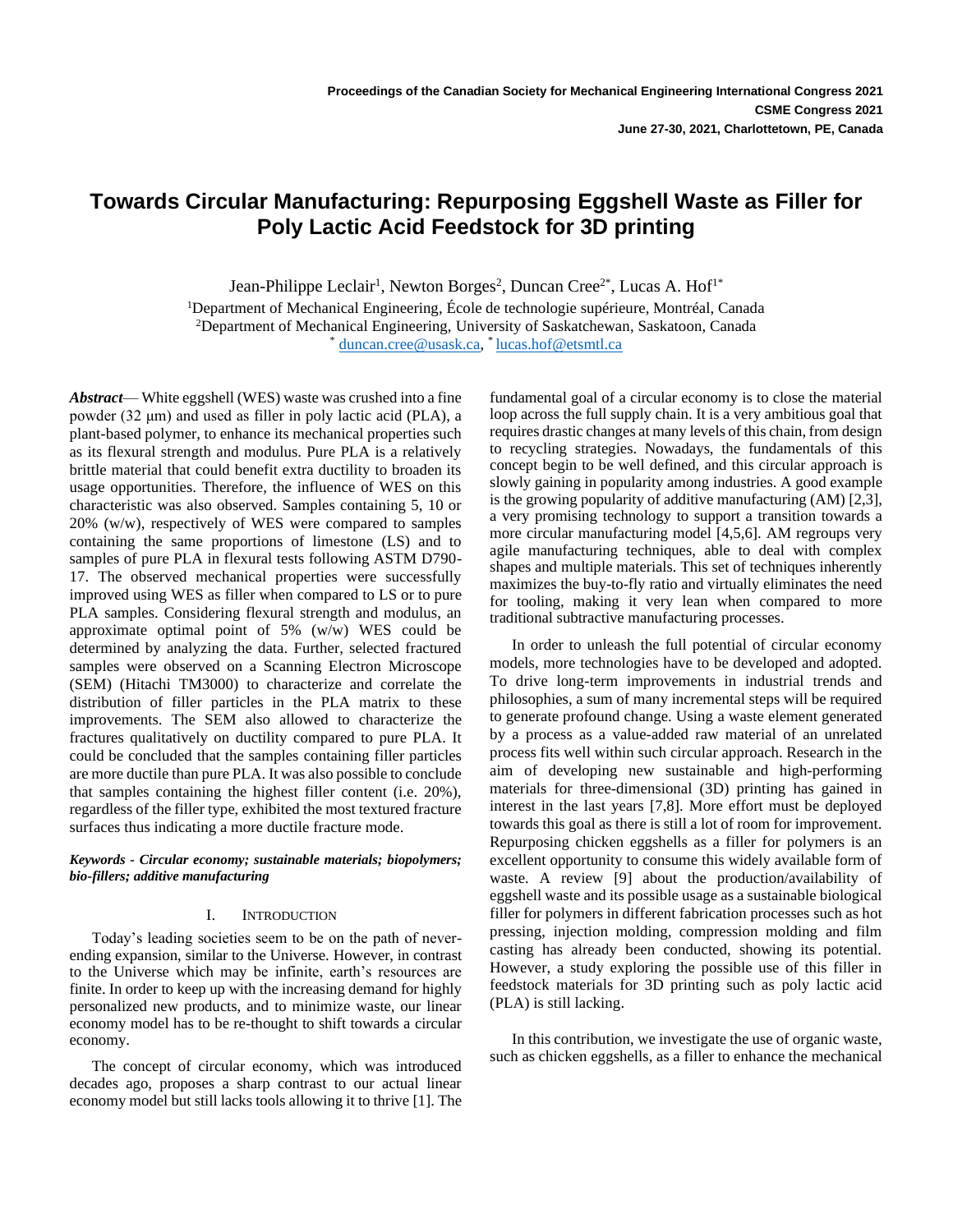properties of 3D printed PLA flexure test samples. As a first step, the mechanical properties that will be evaluated quantitatively are flexural strength and flexural modulus. Flexure testing was chosen because of the semi-brittle behavior of the PLA material. The change in the ductile-brittle failure mode will also be observed using the Scanning Electron Microscope (SEM) and discussed qualitatively.

# II. EXPERIMENTAL PROCEDURES

# *A. Raw Materials for 3D printing* Poly Lactic Acid (PLA):

In this study we used PLA, Prime Natural 4043D procured from Jamplast Inc, Ellisville, MO, USA as biopolymer. They were received in pellet form.

# Filler materials:

The filler materials were calcium carbonate, mineral limestone (LS) obtained from Imasco Minerals Inc., Surrey, BC, Canada. It was received in white powder form. White eggshell (WES) waste was sourced from Burnbrae farms, which is an egg-breaking plant in Ontario, Canada.

# *B. Eggshell and limestone filler preparation and composite material production*

The eggshell fillers were prepared by first rinsing them with hot water to remove remaining egg white from the eggshell. They were later coarse crushed and dried. The coarse particles  $(< 10$  mm) were further ball milled into a powder, rinsed with water to remove any eggshell membrane remnants and dried. Both, the mineral limestone and eggshell based calcium carbonate powders were sifted through a 32 μm sieve.

#### Composite material preparation:

Composites were made with PLA bio-resin along with fillers of LS and WES in weight concentrations of 5, 10 and 20 % (w/w), respectively. The PLA filler composites were processed in a twin-screw extruder (SHJ-35, Nanjing Yougteng Chemical Equipment Co. Ltd., Jiangsu, China) - a melt blending method at a temperature of 175°C. The final product was in the form of pellets. Pure PLA, PLA/LS and PLA/WES composites in pellet form were dried at 80°C for 12 hours prior to making the 3D filament.

#### 3-D printing filament preparation:

In a next step, the composite material pellets were used to make 3D printing filaments with a "Filabot" single screw extruder [10]. The following Filabot parameters were used: 1) the temperature was set to 200°C for PLA material as per the guidelines laid down in the Filabot manual, and 2) the fan speed was set to 100%. The "Filameasure", an in-line filament measurement device was continuously monitored to keep the filament cross-sectional diameter close to the required 2.85 mm. The spooling speed was controlled to maintain the filament diameter within  $\pm$  0.1 mm of the targeted nominal diameter. The length of the filaments for each batch were based on the individual weights of the required flexural samples. Fig. 1 presents a schematic of the "circular" material flow and its preparation, and the printing process.



Figure 1. Solid lines: Schematic representation of the process flow for sample preparation and testing in this study. Dotted lines: Insight of next recommended step of closing the material loop by reusing test samples as raw material.

## *C. Fused filament fabrication 3D printing process settings*

All the test specimens were produced by 3D printing using the Ultimaker 3 (Ultimaker) printer along with the open-source Cura slicing and preparation print software version 4.0.0 [11]. The Ultimaker 3 works on the fused filament fabrication (FFF) principle [12]. It has dual-extrusion print heads with an automatic nozzle lifting system and interchangeable print cores. The print core BB is used for support material such as water soluble PVA (polyvinyl alcohol) but was not required in this study. Hence, only one print head was used. The print core head AA was interchanged with a print core head CC red (ruby cone) having a 0.6 mm diameter nozzle which is specially designed to handle wear-resistant composite materials.

The flexure test specimen geometries as per ASTM D790-17 were drafted in AutoDesk Inventor and saved in stereolithographic (stl) format. The *stl* file was imported and processed by the software Cura 4.0.0. A *gcode* file was created by Cura from the *stl* file, which was subsequently fed to the Ultimaker 3D printer. The 3D printing specimen flexural sample size was  $127.0$  mm x  $12.7$  mm x  $3.2$  mm  $(1 \times w \times t)$  mm<sup>3</sup>. Table 1 presents the parameters used for 3D printing of the flexural specimens. In order to find the best printing conditions for the developed bio-composite feedstock, four different liquefier (nozzle) temperatures were chosen around the standard 3D printing working point for pure PLA filaments (180-200 °C). As well, four different printing speeds were defined around the standard recommended printing speed (typically 50 mm/s).

TABLE 1. Printing parameters of the flexural test specimens

| Liquefier temperature   | 190, 200, 210, 220 | $^{\circ}C$   |
|-------------------------|--------------------|---------------|
| Printing speed          | 20, 40, 60, 80     | mm/s          |
| Nozzle diameter         | 0.6                | mm            |
| Layer height            | 0.1                | mm            |
| Wall thickness          | 1                  | mm            |
| Infill density          | 100                | $\frac{0}{0}$ |
| Infill pattern          | Longitudinal lines | N/A           |
| Fan speed               | 100                | $\frac{0}{0}$ |
| Build plate temperature | 60                 | $^{\circ}C$   |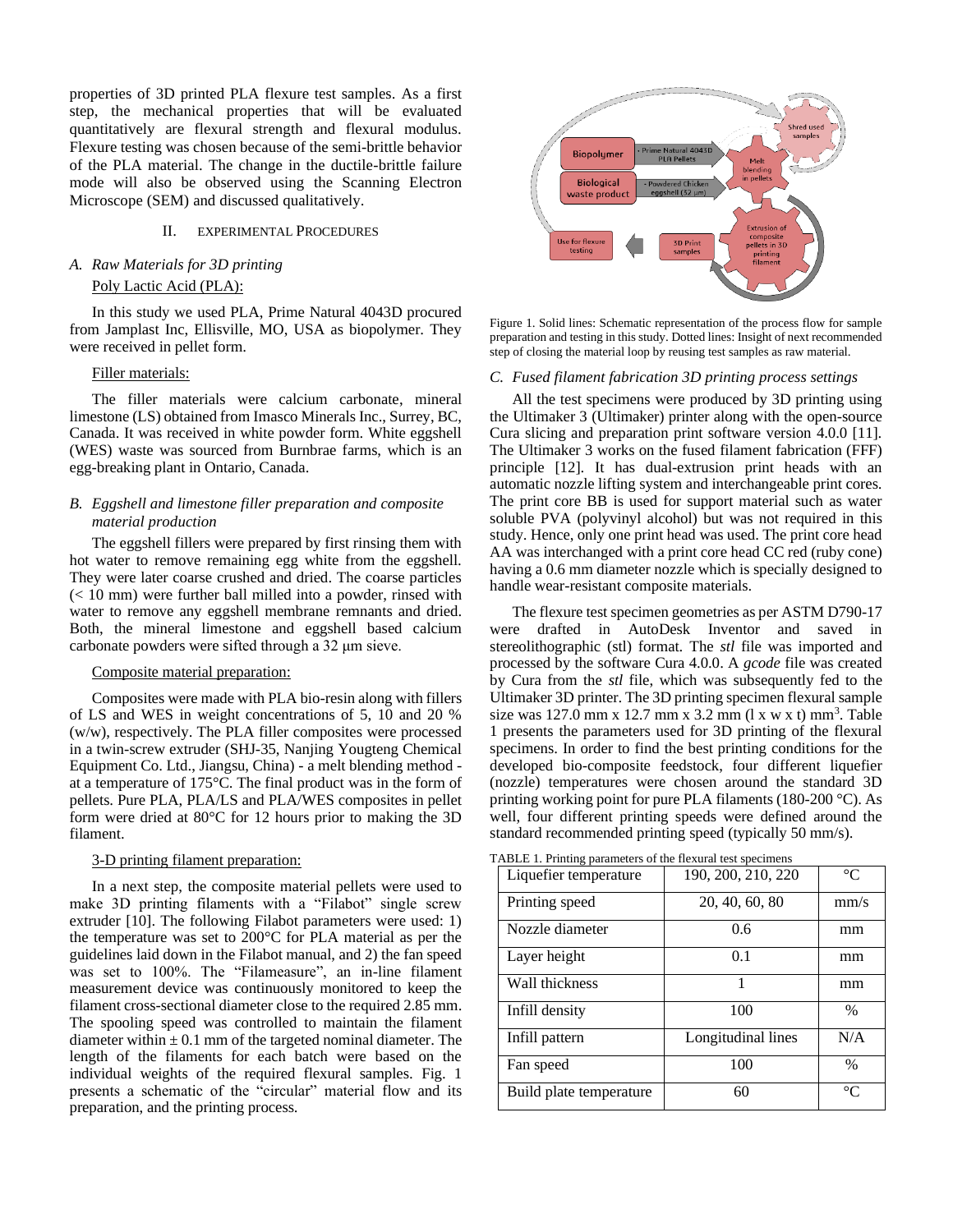# *D. Flexure testing of 3D printed specimens*

Test specimens were tested according to the ASTM D790- 17 – Standard test method for flexural properties of unreinforced and reinforced plastics and electrical insulating materials [13]. The flexural tests were performed on an Instron 1137 universal testing machine (Model 3366). A load cell of 10 kN, a threepoint flexure test fixture and a support span of 57 mm was used. The grips were displaced at a rate of 1.5 mm/min (crosshead speed) to cause the flexure. Fig. 2 shows typical test specimens used for this research, while Fig. 3 shows a flexural sample in the test fixture. Three specimens for each composite were tested.



Figure 2. Typical 3D printed flexural specimens (a) pure PLA, (b) 5% (w/w) LS, (c) 10% (w/w) LS, (d) 20% (w/w) LS, (e) 5% (w/w) WES, (f) 10% (w/w) WES and (g) 20% (w/w) WES.



Figure 3. Flexural three-point bending setup following ASTM D790-17 standard used in this study.

# III. RESULTS AND DISCUSSION

Flexural strength of the test specimens prepared with varying printing speeds and liquefier temperatures were evaluated (Table 1) and the most promising results are presented below. There were a total of seven combinations of liquefier temperature and print speeds which were decided upon to be 3D printed (190, 200, 210 and 220°C keeping print speed constant at 60 mm/s and 20, 40, 60 and 80 mm/s keeping the liquefier temperature constant at 200°C). Within these seven combinations, there were seven types of PLA/composites to be printed (Pure PLA, PLA with 5, 10, and 20% (w/w) of LS and PLA with 5, 10, and 20% (w/w) of WES). In total, there were 147 test specimens  $(7x7x3)$ nos.) printed to measure their average flexural strength and flexural modulus. From the data, it was observed that the optimal results for flexural strength and flexural modulus were obtained by setting printing parameters to 200°C for the liquefier temperature and 60 mm/s for the print speed. The results obtained by using this combination of parameters were therefore validated as most concluding and are presented in Table 2 and in Fig. 4 for flexural strength and in Table 3 and in Fig. 5 for flexural modulus.

TABLE 2. Flexural strength results obtained using a liquefier temperature of 200°C and a printing speed of 60 mm/s

|                 | <b>Flexural Strength (MPa)</b> |              |              | <b>Standard Deviation (MPa)</b> |              |              |
|-----------------|--------------------------------|--------------|--------------|---------------------------------|--------------|--------------|
| <b>Filler</b>   | 5%<br>(w/w)                    | 10%<br>(w/w) | 20%<br>(w/w) | 5%<br>(w/w)                     | 10%<br>(w/w) | 20%<br>(w/w) |
| LS              | 98.34                          | 98.41        | 85.77        | 1.61                            | 1.36         | 3.79         |
| <b>WES</b>      | 102.66                         | 87.82        | 78.82        | 1.66                            | 1.96         | 3.92         |
| <b>Pure PLA</b> | 91.75                          | 91.75        | 91.75        | 0.49                            | 0.49         | 0.49         |





Figure 4. Graph of flexural strength v/s filler type and concentration % (w/w) for samples printed using a liquefier temperature of  $200^{\circ}$ C and a printing speed of 60 mm/s.

From the bar diagram presented in Fig.4, the flexural strength (MPa) of the specimens printed with the best combination of parameters are plotted against varying concentrations  $(5, 10, 20\%$  (w/w)) of either LS or WES filler while keeping the liquefier temperature at 200°C and the printing speed at 60 mm/s. The results obtained for pure PLA printed samples using the same parameters are displayed as a horizontal reference line in order to facilitate benchmarking with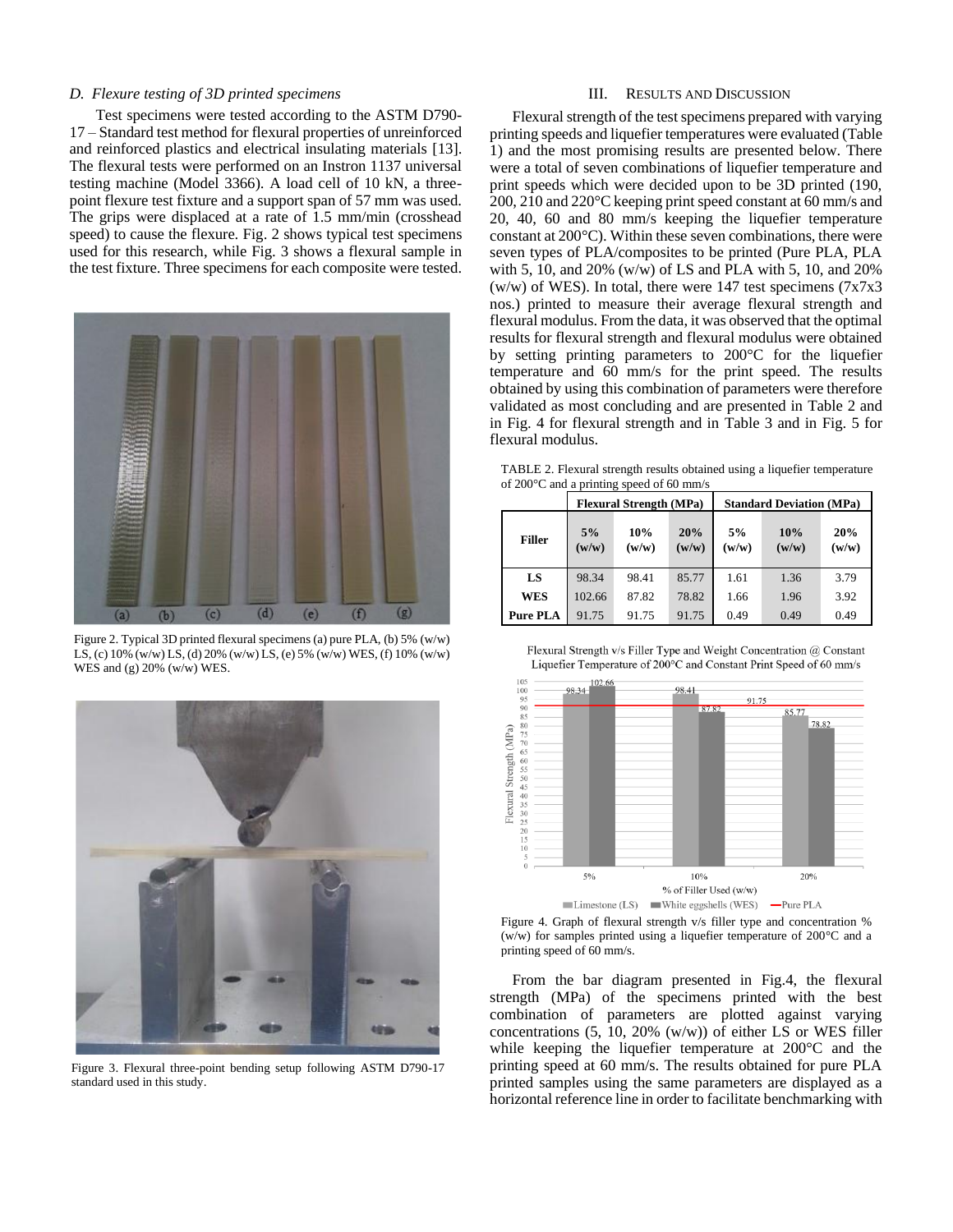the other results, which are presented side-by-side on the graph. The results suggest that the optimum flexural strength was obtained when 5% WES was added. Adding up to 10% LS also improves flexural strength when compared to pure PLA.

Pure PLA displayed a flexural strength of 91.75 MPa, PLA with 5% LS gives an intermediate result of 98.3 MPa while the highest strength was shown by PLA with 5% WES achieving a strength of 102.65 MPa. However, increasing the filler weight concentration to 10% for WES or 20% for LS, the composites resulted in a lower strength when compared to pure PLA. Similarly, the flexural strength of LS and WES composites containing 20% (w/w) fillers reduced. It can therefore be concluded that the optimal weight concentration percentage of WES is close to 5%, surpassing pure PLA by about 12% when considering flexural strength. For the case of LS, the optimal weight concentration is around 10%, surpassing pure PLA by about 7% when considering flexural strength.

The following results, which are presented numerically in Table 3 and plotted in Fig.5, show the flexural modulus of the specimens. In contrast with flexural strength, the flexural modulus increases with increase in filler weight percentages of 5, 10 and 20% when compared to pure PLA material. The PLA composites containing the most WES fillers (i.e. 20%) showed slightly more resistance towards flexural deformation and hence improved stiffness than compared to composites containing the same concentration of LS filler. When considering flexural modulus, the optimal weight percentage of filler is clearly not the same as when considering flexural strength, in fact the filler content should be much higher.

TABLE 3. Flexural modulus results obtained using a liquefier temperature of 200°C and a printing speed of 60 mm/s

|                 | <b>Flexural Modulus (GPa)</b> |              |              | <b>Standard Deviation (GPa)</b> |              |              |
|-----------------|-------------------------------|--------------|--------------|---------------------------------|--------------|--------------|
| <b>Filler</b>   | 5%<br>(w/w)                   | 10%<br>(w/w) | 20%<br>(w/w) | 5%<br>(w/w)                     | 10%<br>(w/w) | 20%<br>(w/w) |
| LS              | 4.17                          | 4.22         | 4.35         | 0.03                            | 0.11         | 0.13         |
| <b>WES</b>      | 4.29                          | 4.89         | 4.96         | 0.12                            | 0.09         | 0.11         |
| <b>Pure PLA</b> | 3.59                          | 3.59         | 3.59         | 0.06                            | 0.06         | 0.06         |



Flexural Modulus v/s Filler Type and Weight Concentration @ Constant Liquefier Temperature of 200°C and Constant Print Speed of 60 mm/s

Figure 5. Graph of flexural modulus v/s filler type and concentration % (w/w) for samples printed using a liquefier temperature of 200°C and a printing speed of 60 mm/s.

From the bar diagram presented in Fig.5, the flexural modulus (GPa) of the specimens printed with the best combination of parameters are plotted against varying concentrations (5, 10, 20% (w/w)) of either LS or WES filler while keeping the liquefier temperature at 200°C and the printing speed at 60 mm/s. The results obtained for pure printed PLA samples using the same parameters as the composites are displayed as a horizontal reference line in order to facilitate benchmarking with the other results, which are presented sideby-side on the graph.

The results suggest that the optimum flexural modulus was obtained when 20% WES and 20% LS were added as fillers which improved this property significantly when compared to pure PLA. It follows that the flexural modulus increased on addition of LS or WES, respectively compared to the pure PLA samples. For example, pure PLA displayed a flexural modulus of 3.59 GPa, PLA with 20% LS had an intermediate result of 4.35 GPa while the highest modulus achieved was shown with PLA containing 20% WES and resulted in a modulus of 4.96 GPa.

The flexural strength of composites containing 10% and 20% WES fillers reduced drastically when compared to pure PLA and PLA with 10% to 20% LS fillers. In contrast to flexural strength, the flexural modulus increased with increase in filler weight percentage of 5, 10 and 20% when compared to pure PLA. This observation can be explained by the much higher flexural modulus of the calcium-based fillers used in this study when compared to PLA. It can also be observed that PLA composites containing WES showed more resistance towards flexural deflection and hence improved stiffness when compared to composites containing LS fillers.

Overall, the flexural strength of PLA decreased when the composites contained more than 5% (w/w) of WES or more than 10% (w/w) LS. As the weight percent increases from 5% to 10% and 20%, the number of filler particles increase respectively as well. At a low filler contents, the fillers may be more dispersed in the PLA matrix. The filler/matrix bonding interactions and compatibility will be reviewed in a further study. The eggshell membrane contained on the WES may or may not have a positive influence on these properties.

Table 4 presents the SEM (Hitachi TM300) images of fractured test specimens infused with different weight percentage concentrations of filler particles. The images presented are 1) a pure PLA sample, 2) samples containing 5% (w/w) WES and LS, respectively and finally, 3) PLA / 20% (w/w) WES and LS, respectively. In the images captured, the surfaces exhibit increasingly textured features as the filler content increases. Further, the distribution of filler particles seems homogenous and the bonding at the filler/matrix interface looks adequate as there is no apparent void between the constituents.

All images presented include comments about the notable details that can be observed. This presents evidence of a clear progression from brittle fracture to a more ductile failure mode as the weight percentage of filler concentration increased.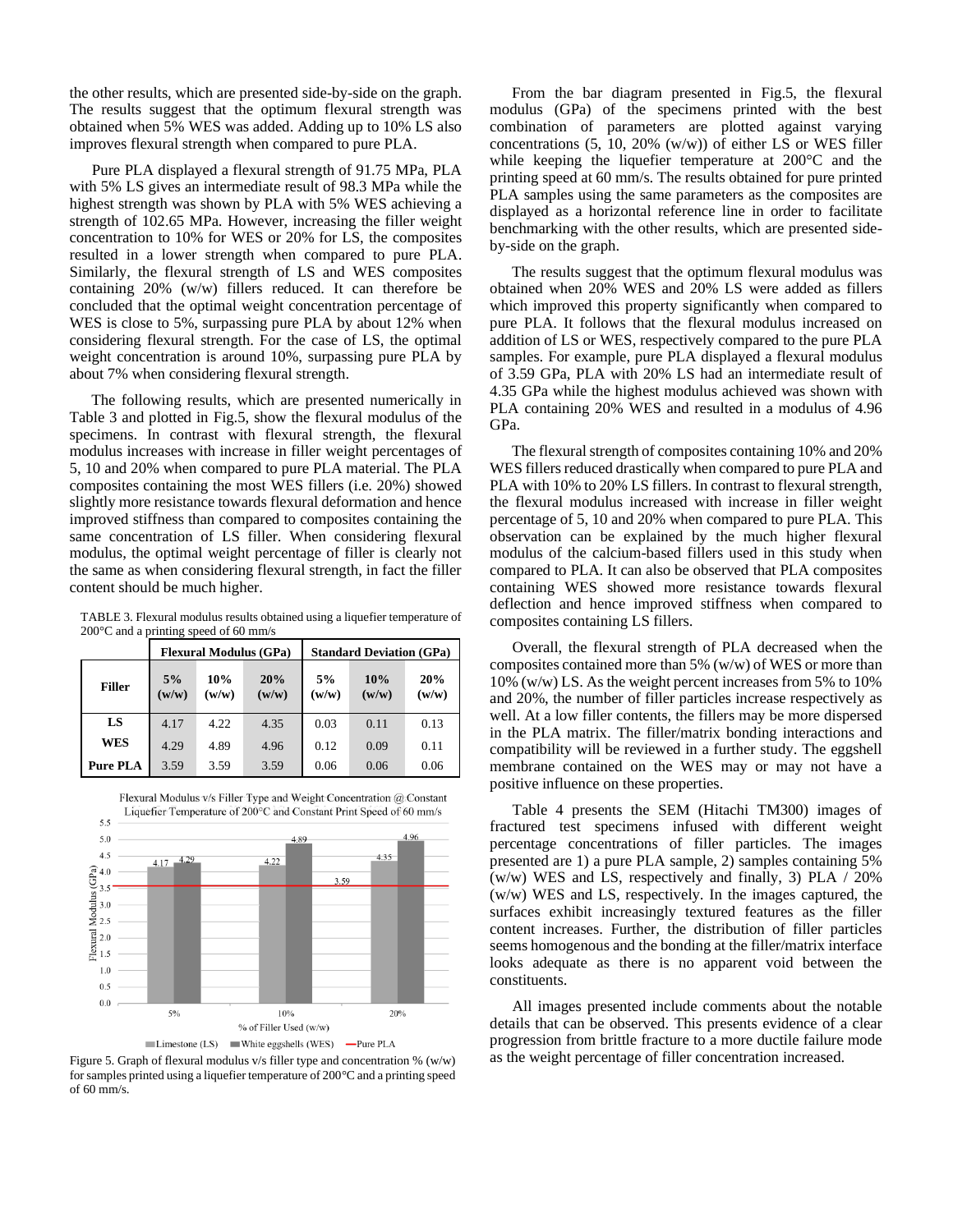TABLE 4. SEM captures including comments and observations for selected samples (Pure PLA, 5% (w/w) WES, 5% (w/w) LS, 20% (w/w) WES and 20%  $(w/w)$  LS)



# IV. CONCLUSION

In this research, the influence on flexural properties and ductility of two different fillers, LS and WES, in 3D printed PLA flexural specimens were compared with each other as well as with samples printed with pure PLA. The weight concentration of both types of fillers were 5, 10 and 20%. The samples were tested in a three-point bend test setup following ASTM790-17 specifications and the most promising results were graphed and compared. The influence on the ductility of the weight percentage concentration of filler particles in the PLA matrix was also analyzed by SEM. At first, tests were conducted to determine optimal printing parameters for the flexural test specimens by varying the printing speed from 20 to 80 mm/s and the liquefier temperature from 190 to 220°C. The best experimental results were obtained with a print speed of 60 mm/s and a liquefier temperature of 200°C. Therefore, the results for the samples that have been printed using these settings were presented in this article. The following conclusions can be drawn from the results and observations:

Natural fillers in 3D printed PLA can significantly improve flexural properties such as flexural strength and flexural modulus.

From experimental results, it was shown that the optimal weight percentage, with regards to flexural strength, is  $\sim$  5% for WES and ~10% for LS.

In comparison to pure PLA, there was an increase of  $~12\%$ in strength on testing the 5% (w/w) WES samples and an increase of  $\sim$ 7% in strength on testing the 10% (w/w) LS composite samples.

As more filler is added to the PLA, the flexural modulus increased but the flexural strength significantly decreased past the optimal point as reported above.

In comparison to pure PLA, there was an increase of ~38% in modulus for composite samples containing 20% (w/w) WES and an increase of ~21% in modulus for composite samples with 20% (w/w) LS filler.

From the SEM observations, it was shown that natural fillers in 3D printed PLA have a direct impact on the fractured face texture. This points to a more ductile failure mode than for pure PLA samples which exhibited typical brittle failure characteristics.

The 3D printed PLA samples can be sufficiently strengthened by adding up to 5% (w/w) of WES and up to 10% (w/w) of LS. Although filler weight percentages above these values tend to benefit the flexural modulus and ductility, they negatively impact the flexural strength. For next steps, it is recommended that the studied tests will be pursued to determine a more accurate optimal value of WES filler for PLA and to further investigate the influence of the filler particle distribution on changes of mechanical properties.

Another study will be conducted on tests for recyclability of the developed organic waste-composite material. In such study, fractured samples could be re-used as base material for extruding new filament and the degradation of mechanical properties of the material being recycled and reused over varying life cycles will be explored.